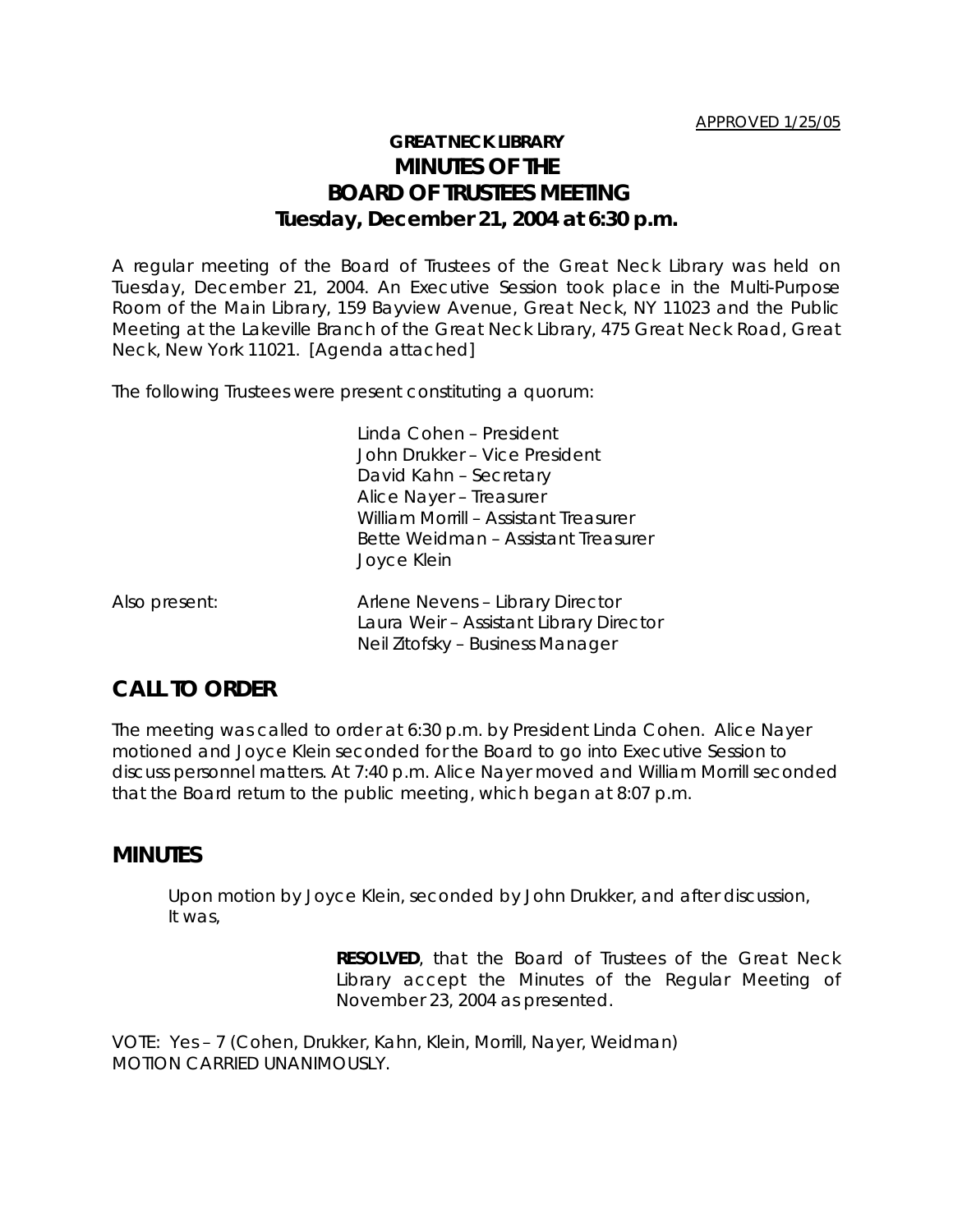## **TREASURER'S REPORT – PERSONNEL REPORT**

During the month of November 2004, revenue received was \$35,714. Total expenses were \$594,465.

At the close of business, November 30, 2004, total operating fund holdings were \$730,990. Of these funds \$726,670 was on deposit at HSBC and The Bank of New York, and \$4,320 was on hand in Petty Cash funds at Main and the Branches. This compares to a November 30, 2003 balance of \$1,032,307.

Additionally, the balance of the Main Building and Special Services fund was \$878,974; the Automated Library fund was \$132,186; the Restricted Gift fund was \$45,736; the Branch and Special Services fund was \$131,408. These funds totaled \$1,188,304 on November 30, 2004. The November 30, 2003 total was \$1,178,139.

Upon motion by Alice Nayer, seconded by John Drukker, and after discussion, it was,

> **RESOLVED,** that the Board of Trustees of the Great Neck Library accept the December 21, 2004, Treasurer's Report with the Personnel Changes of November 20, 2004 through December 15, 2004.

VOTE:Yes – 7 (Cohen, Drukker, Kahn, Klein, Morrill, Nayer, Weidman) *MOTION CARRIED UNANIMOUSLY.*

Upon motion by Alice Nayer, seconded by David Kahn and after discussion, it was,

> **RESOLVED,** that the Board of Trustees of the Great Neck Library authorize the Treasurer to pay the persons named in the Check Register dated November 20, 2004 through December 15, 2004, Paid-Checks numbered 1127 through 1128 and 30700 through 30775, and To-Be-Paid checks numbered 30776 through 30894, the sums set against their respective names, amounting in the aggregate to \$160,197.77.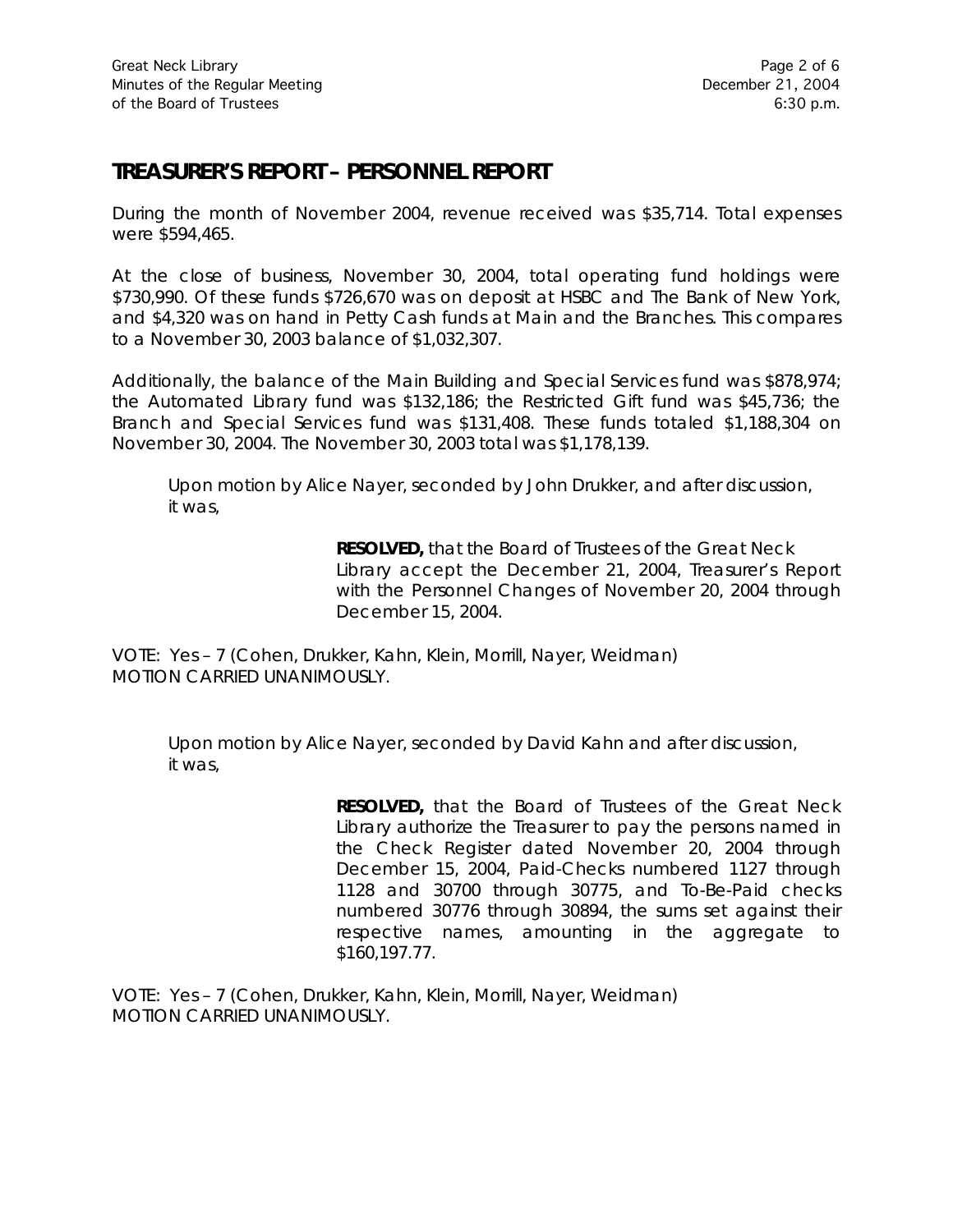### **DIRECTOR'S REPORT** (attached)

Lakeville Branch Librarian Ruth Klement sent her apology for not being at tonight's Board meeting because she was not feeling well. Director Nevens read a card that was received from one of our patrons commending the Library for providing excellent service.

President Cohen asked Trustees to select at least three two [corrected 1/25/05] of the Board Committees on which they would like to serve and submit these to her at the January 18th Board meeting.

Public Comment: Ralene Adler

# **OLD BUSINESS**

#### **Board Correspondence**

Upon motion by Bette Weidman, seconded by Alice Nayer and after discussion, it was,

> **RESOLVED,** that the Board of Trustees of the Great Neck Library take from the table the resolution relating to amending its Policy Manual, Section 300-10, to include as one of the Director's responsibilities, the authorization to open correspondence addressed to the Board and communicate with the Board President the contents of such correspondence and a response thereto.

Upon motion by Bette Weidman, seconded by David Kahn and after discussion, it was,

> **RESOLVED,** that the Board of Trustees of the Great Neck Library amend its resolution to have the Director open correspondence addressed to the Board of Trustees and instead authorize Marjorie Malcolm {who already by resolution on 10/26/99, as part of her responsibilities, is Secretary to the Board of Trustees} to open correspondence addressed to the Board of Trustees as a whole or to the Board President and disseminate such mail to the Board of **Trustees**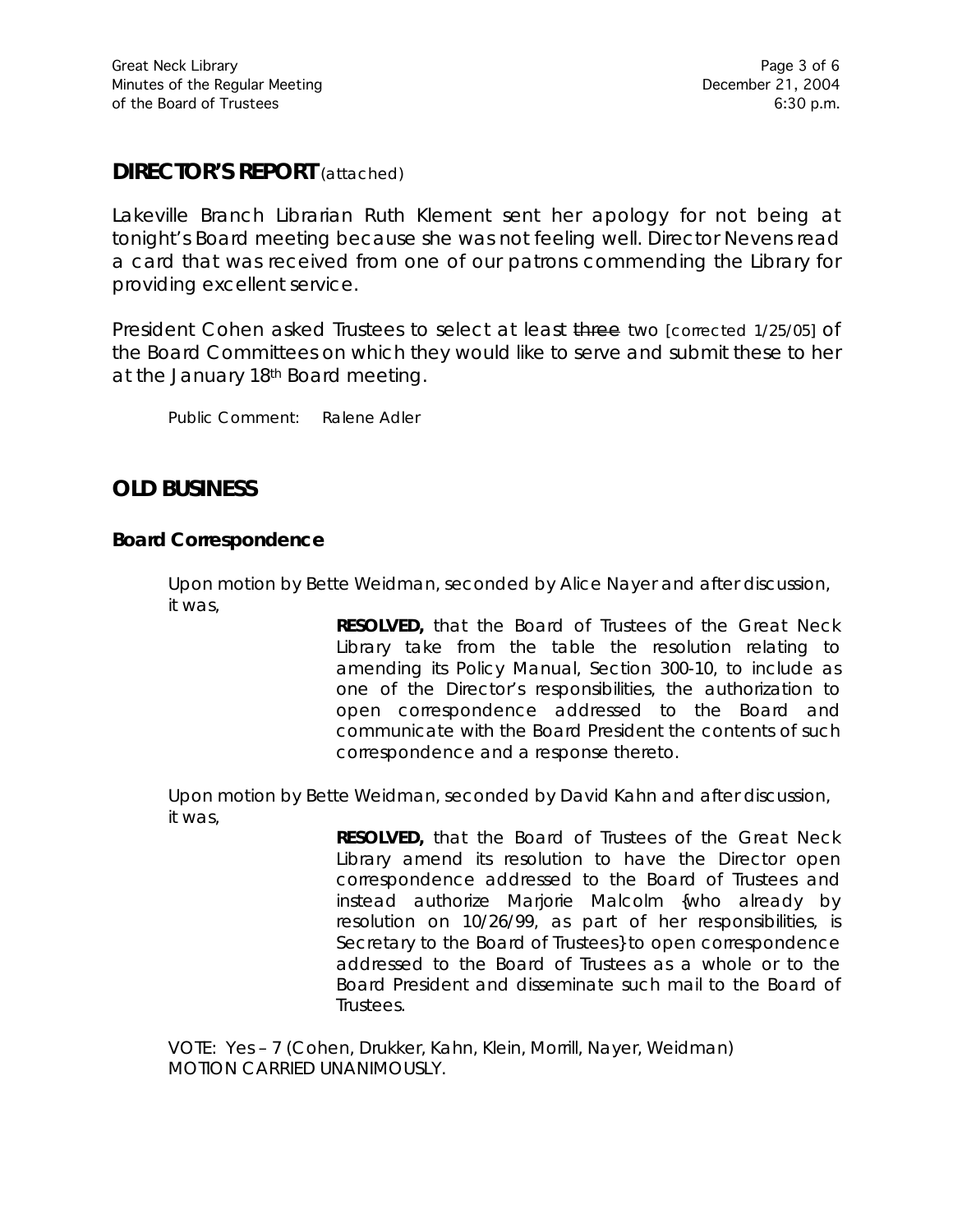President Cohen indicated that lately there have been letters in the local papers with erroneous information concerning the renovation/expansion of the Main Building and that she felt personally called upon to respond to and straighten out this misinformation. She will be sending a release to the local papers. The Board was in full agreement with this.

### **NEW BUSINESS**

#### **Annual Audit**

Upon motion by John Drukker, seconded by Bette Weidman and after discussion, it was,

> **RESOLVED**, that the Board of Trustees of the Great Neck Library authorize the execution of a letter of engagement with Graber & Co., Certified Public Accountants, for the performance of a certified audit of the Library's financial statements in compliance with GASB 34, for the year ending December 31, 2004, as well as for availability for consultation and advice to the Director and the Business Office staff, at a cost not to exceed \$16,500, to be charged to the "Audit Fees" budget line.

Public Comments: Stanley Dacher

VOTE:Yes – 7 (Cohen, Drukker, Kahn, Klein, Morrill, Nayer, Weidman) *MOTION CARRIED UNANIMOUSLY.*

#### **Payroll Processing**

.

Upon motion by Alice Nayer, seconded by Joyce Klein and after discussion, it was,

> **RESOLVED,** that the Board of Trustees of the Great Neck Library authorize the Business Manager to contract with Accu Data Payroll Service to provide payroll processing and tax remittance services as per their proposal, at an estimated annual cost of \$6,000. In the unlikely event that the Accu Data conversion and service does not meet expectations, the Business Manager may resume current ADP service without further Board resolution.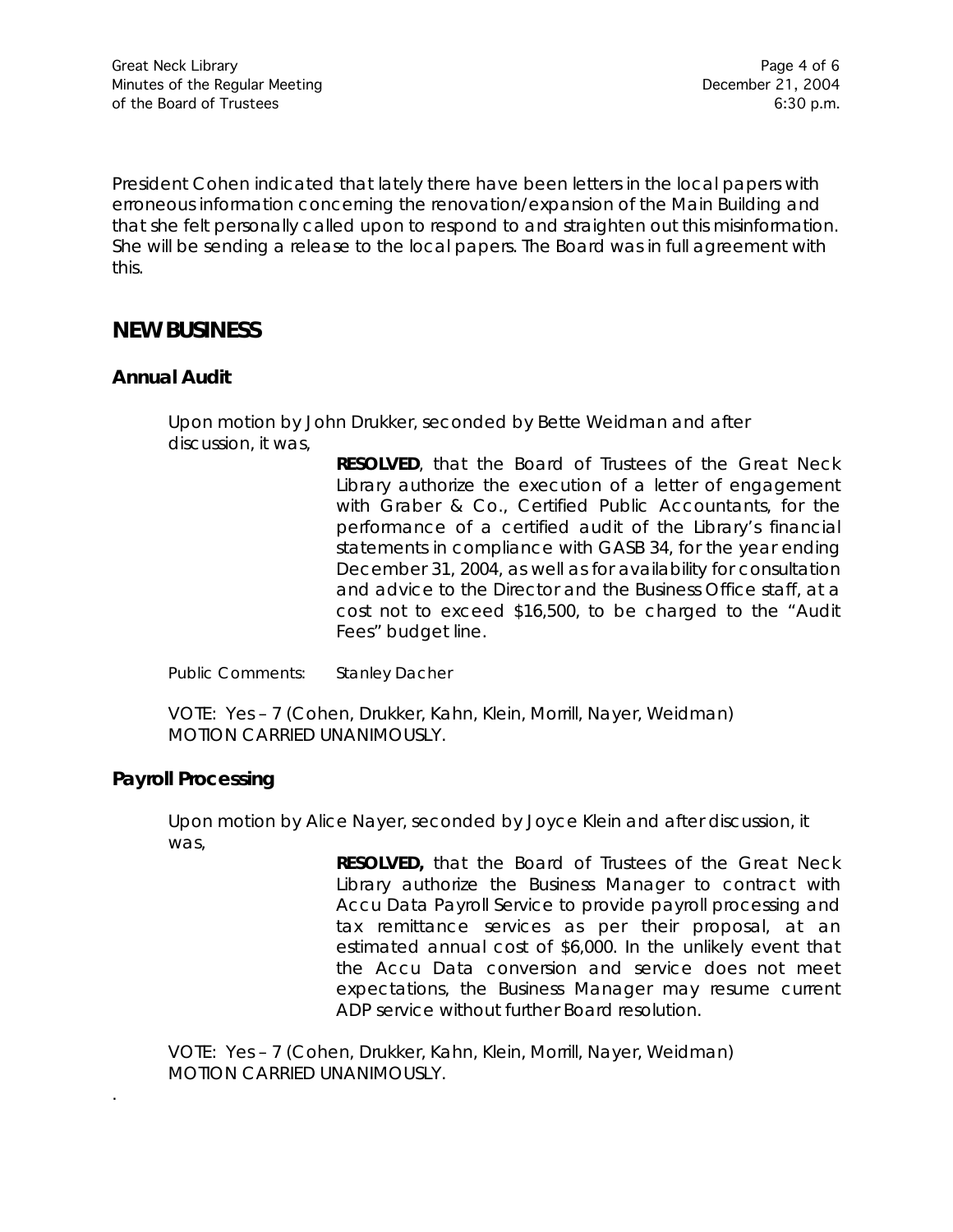#### **Staff Association Contract**

Upon motion by Linda Cohen, seconded by Bette Weidman and after discussion, it was,

| RESOLVED, that the Board of Trustees of the Great Neck      |  |
|-------------------------------------------------------------|--|
| Library ratify the Memorandum Agreement by and between      |  |
| the Great Neck Library Staff Association and the Great Neck |  |
| Library dated December 16, 2004.                            |  |

Public Comment: Norman Rutta, Stanley Dacher, Stu Hochran, Rebecca Gilliar, Mischa Schwartz, William Wrigg, Marianna Wohlgemuth, Janet Lenchner, Marietta DiCamillo, Ralene Adler, Joel Bloom, Jo Ann Farley

VOTE:Yes – 7 (Cohen, Drukker, Kahn, Klein, Morrill, Nayer, Weidman) *MOTION CARRIED UNANIMOUSLY.*

Everyone involved in the contract negotiation was congratulated for completing the negotiations on time, amicably, quickly and judiciously.

#### **Friends of the Great Neck Library**

The Great Neck Library and the "Friends of the Great Neck Library" are two separate and unrelated organizations. Since the "Friends of the Great Neck Library" is not a traditional friends group with official status, anyone could at anytime start such an organization and the name of this official organization would be the Friends of the Great Neck Library. The Great Neck Library did not have the legal authority to make the "Friends" change its name.

The Board was asked to publicly declare that the "Friends of the Great Neck Library" is not affiliated with the Great Neck Library and that a statement be included in the Library's newsletter to this effect; also, that the "Friends" use a disclaimer in its publicity indicating that the group is not associated with the Great Neck Library. The main thrust of the audience discussion was that the "Friends of the Great Neck Library" change its name because this has led to confusion among residents. Attached is the Mission Statement of the "Friends of the Great Neck Library" as read by Stanley Romaine, Chair of the "Friends of the Great Neck Library."

Public Comment: Janet Lenchner, Fern Rogers, Marianna Wohlgemuth, Jack Eber, Murray Wallach, Jeff Weisenfeld, Stanley Romaine, Marietta DiCamillo, Ralene Adler, Mischa Schwartz, Stanley Dacher, Rebecca Gilliar, Jo Ann Farley